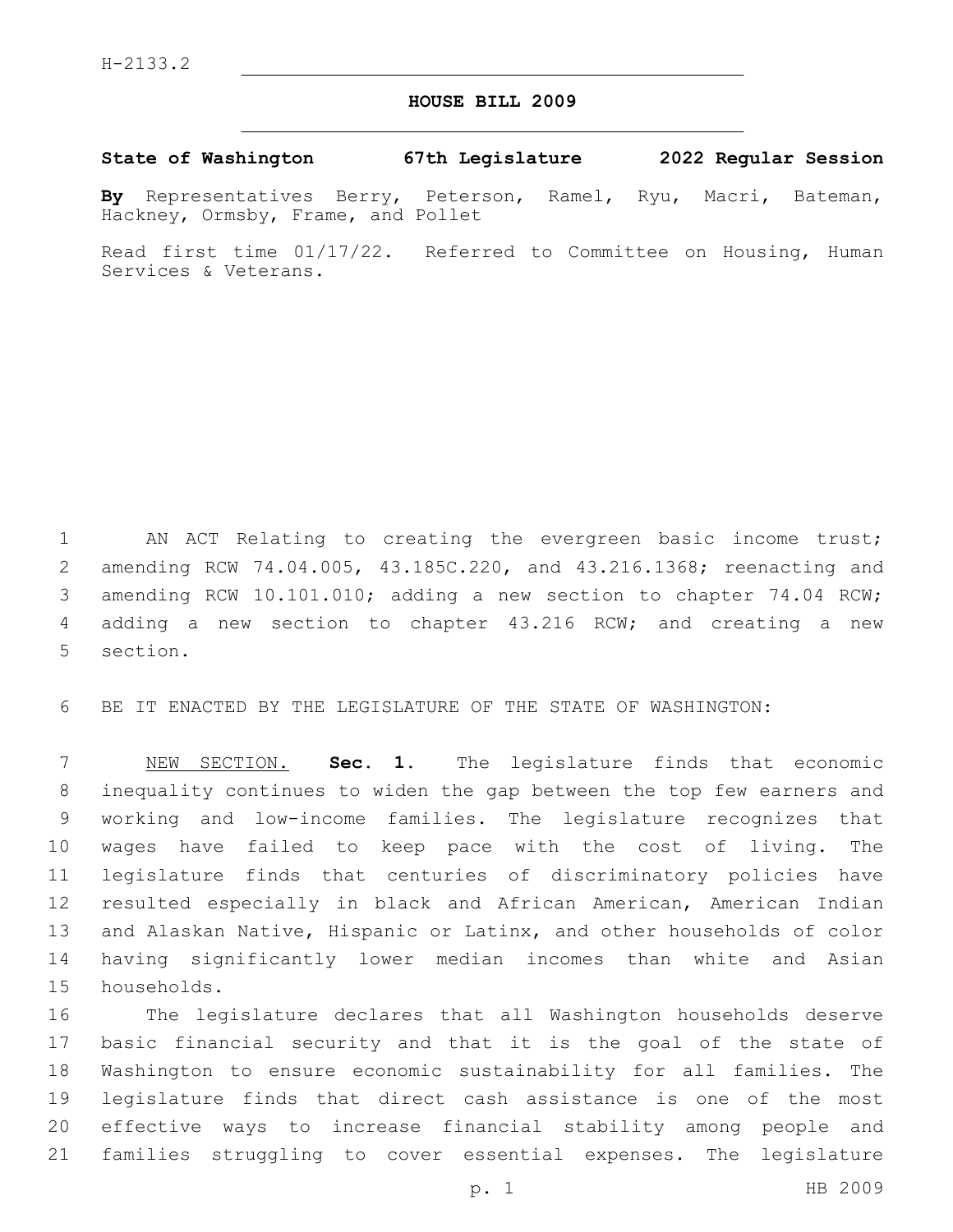finds that flexible cash assistance allows recipients to choose how to allocate funds in order to best care for themselves and meet the 3 particular needs of their families.

 The legislature recognizes that direct cash assistance is a policy solution that will advance racial wealth equity and has been promoted by black leaders for many decades, including Martin Luther 7 King Jr., the black panther party, and the national welfare rights organization. In addition, the legislature finds that a substantial body of evidence suggests that direct cash assistance reduces poverty, increases economic mobility, and improves health and well-11 being.

 The legislature finds that communities are leading local guaranteed basic income pilot projects across Washington state, and that the Washington state department of social and health services is currently completing a feasibility study jointly with the poverty reduction work group and a steering committee of people and communities historically excluded from social and economic well-being on a statewide universal basic income pilot program.

 The legislature intends to advance a statewide guaranteed basic income program that builds on the experience of locally based, community driven pilot programs and the statewide feasibility study.

 The legislature further intends that income received from this and other basic income programs not impact eligibility for other 24 benefits like food assistance or child care.

 NEW SECTION. **Sec. 2.** A new section is added to chapter 74.04 26 RCW to read as follows:

 (1) The evergreen basic income trust is created within the 28 department.

 (2) The trust shall provide a monthly payment for 36 months to 30 persons who:

31 (a) Are at least 18 years of age;

32 (b) Are a resident of Washington state;

 (c) Have reported gross income that does not exceed 50 percent of area median income, as determined by the United States department of housing and urban development's annually adjusted home income limits or a substantially similar amount determined by the department; and

 (d) Have submitted an evergreen basic income trust application to the department, in a form and manner determined by the department in collaboration with the poverty reduction work group and a steering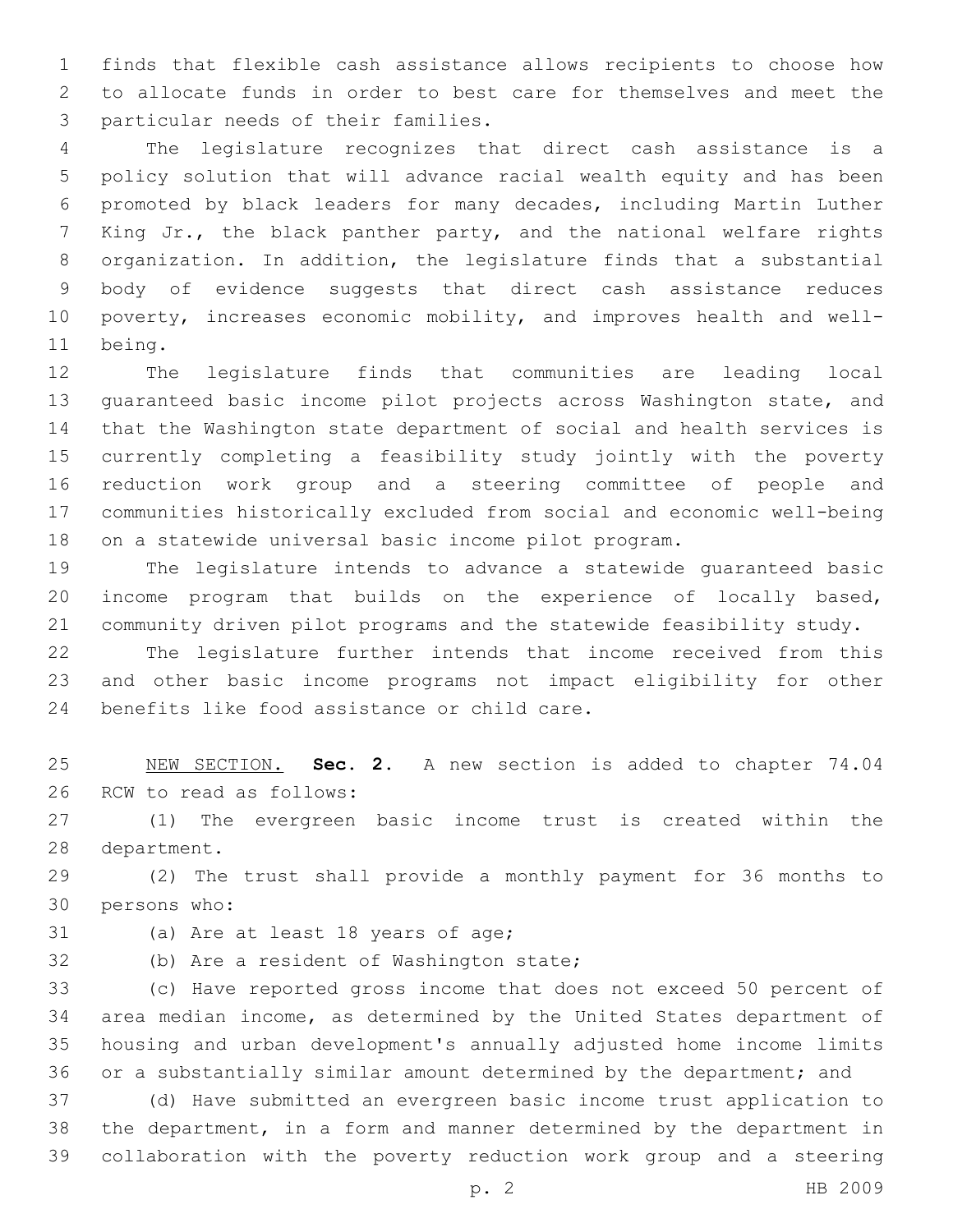committee of people and communities historically excluded from social 2 and economic well-being.

 (3) The department shall make an eligibility determination within 4 45 days of receipt of a complete application.

 (4) For the purpose of the trust, the cash assistance provided may not impact eligibility for other income or means tested programs including, but not limited to: The Washington basic food program, as provided for in rule; the aged, blind, or disabled cash assistance program, as provided for in RCW 74.62.030; the essential needs and housing support program, as provided for in RCW 43.185C.220; temporary assistance for needy families, as provided for in RCW 74.08.025; indigent defense services, as provided for in RCW 10.101.010; the working connections child care program, as provided for in RCW 43.216.136; and the early childhood education and assistance program as provided for in RCW 43.216.510.

(5) Beginning January 1, 2023, the department shall:

 (a) Provide monthly cash assistance equal to the fair market rent for a two bedroom home in the zip code in which the eligible individual resides, or a substantially similar amount as determined 20 by the department, for 36 months;

 (b) Prioritize outreach and enrollment efforts to lowest income households and other key populations, such as young adults who have aged out of foster care, young adults experiencing homelessness, and 24 adults who were formerly incarcerated;

 (c) Work with and provide financial support for community-based organizations to support outreach and enrollment, especially to communities who are harder to reach, such as people experiencing homelessness, rural communities, and immigrant and refugee 29 communities;

 (d) Prioritize 12-month continuous eligibility, automatic enrollment whenever possible, and integration with other public 32 benefits;

 (e) Track information on who is receiving basic income from the trust by age, ethnicity, gender, household size, housing status, and 35 race; and

 (f) By November 1, 2023, submit a report to the appropriate committees of the legislature. The report shall include outcomes of the trust, including information on who is being served by age, ethnicity, gender, household size, housing status, race, and other metrics developed in collaboration with the poverty reduction work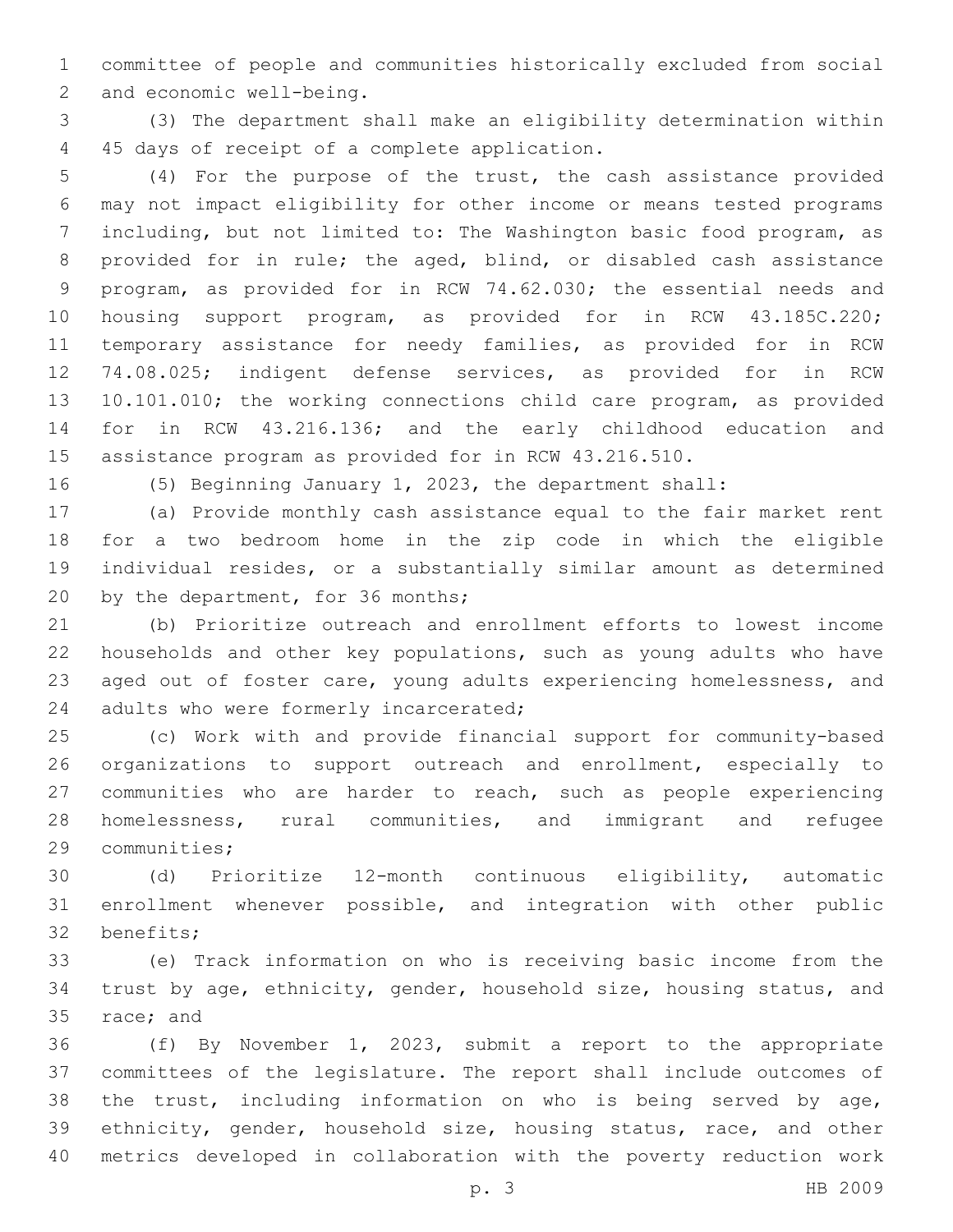group and a steering committee of people and communities historically 2 excluded from social and economic well-being.

 (6) The department shall consult with the poverty reduction work group and a steering committee of people and communities historically excluded from social and economic well-being for feedback on equitable and effective implementation of the evergreen basic income trust, including the enrollment forms, community-based outreach 8 efforts, appeals process, and program evaluation.

 **Sec. 3.** RCW 10.101.010 and 2011 1st sp.s. c 36 s 12 are each 10 reenacted and amended to read as follows:

 The following definitions shall be applied in connection with 12 this chapter:

 (1) "Anticipated cost of counsel" means the cost of retaining 14 private counsel for representation on the matter before the court.

 (2) "Available funds" means liquid assets and disposable net monthly income calculated after provision is made for bail 17 obligations. For the purpose of determining available funds, the 18 following definitions shall apply:

 (a) "Liquid assets" means cash, savings accounts, bank accounts, 20 stocks, bonds, certificates of deposit, equity in real estate, and equity in motor vehicles. A motor vehicle necessary to maintain employment and having a market value not greater than three thousand 23 dollars shall not be considered a liquid asset.

 (b) "Income" means salary, wages, interest, dividends, and other 25 earnings which are reportable for federal income tax purposes, and cash payments such as reimbursements received from pensions, annuities, social security, and public assistance programs. It includes any contribution received from any family member or other person who is domiciled in the same residence as the defendant and who is helping to defray the defendant's basic living costs.

 (c) "Disposable net monthly income" means the income remaining 32 each month after deducting federal, state, or local income taxes, social security taxes, contributory retirement, union dues, and basic 34 living costs.

 (d) "Basic living costs" means the average monthly amount spent by the defendant for reasonable payments toward living costs, such as shelter, food, utilities, health care, transportation, clothing, loan payments, support payments, and court-imposed obligations.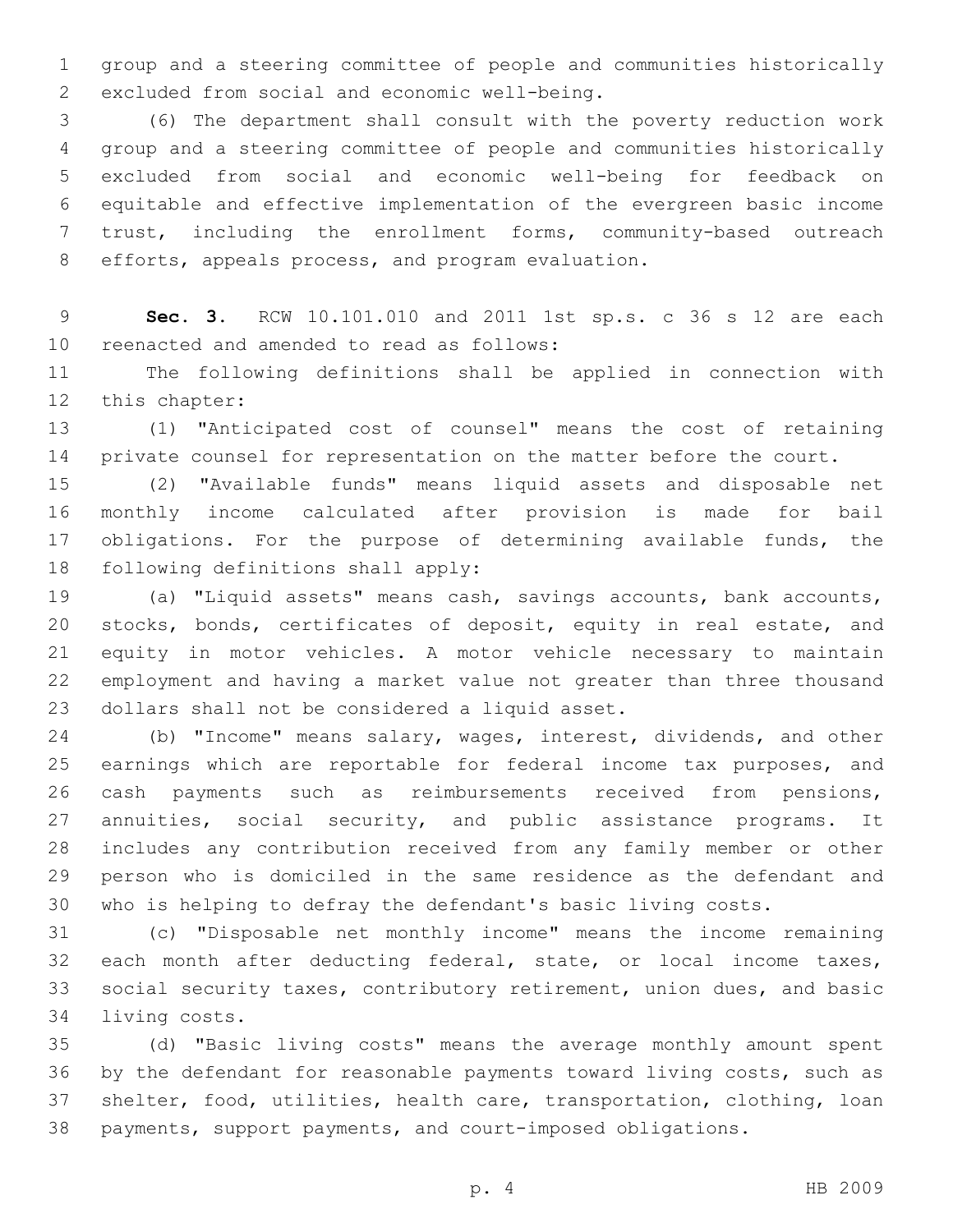(3) "Indigent" means a person who, at any stage of a court 2 proceeding, is:

 (a) Receiving one of the following types of public assistance: Temporary assistance for needy families, aged, blind, or disabled assistance benefits, medical care services under RCW 74.09.035, pregnant women assistance benefits, poverty-related veterans' benefits, food stamps or food stamp benefits transferred electronically, refugee resettlement benefits, medicaid, or 9 supplemental security income, or cash assistance from the evergreen basic income trust as provided for in section 2 of this act; or

 (b) Involuntarily committed to a public mental health facility; 12 or

 (c) Receiving an annual income, after taxes, of one hundred twenty-five percent or less of the current federally established 15 poverty level; or

 (d) Unable to pay the anticipated cost of counsel for the matter before the court because his or her available funds are insufficient 18 to pay any amount for the retention of counsel.

 (4) "Indigent and able to contribute" means a person who, at any stage of a court proceeding, is unable to pay the anticipated cost of counsel for the matter before the court because his or her available funds are less than the anticipated cost of counsel but sufficient 23 for the person to pay a portion of that cost.

 **Sec. 4.** RCW 74.04.005 and 2020 c 136 s 1 are each amended to read as follows:25

 For the purposes of this title, unless the context indicates 27 otherwise, the following definitions shall apply:

 (1) "Aged, blind, or disabled assistance program" means the 29 program established under RCW 74.62.030.

 (2) "Applicant" means any person who has made a request, or on behalf of whom a request has been made, to any county or local office 32 for assistance.

(3) "Authority" means the health care authority.

 (4) "County or local office" means the administrative office for 35 one or more counties or designated service areas.

 (5) "Department" means the department of social and health 37 services.

(6) "Director" means the director of the health care authority.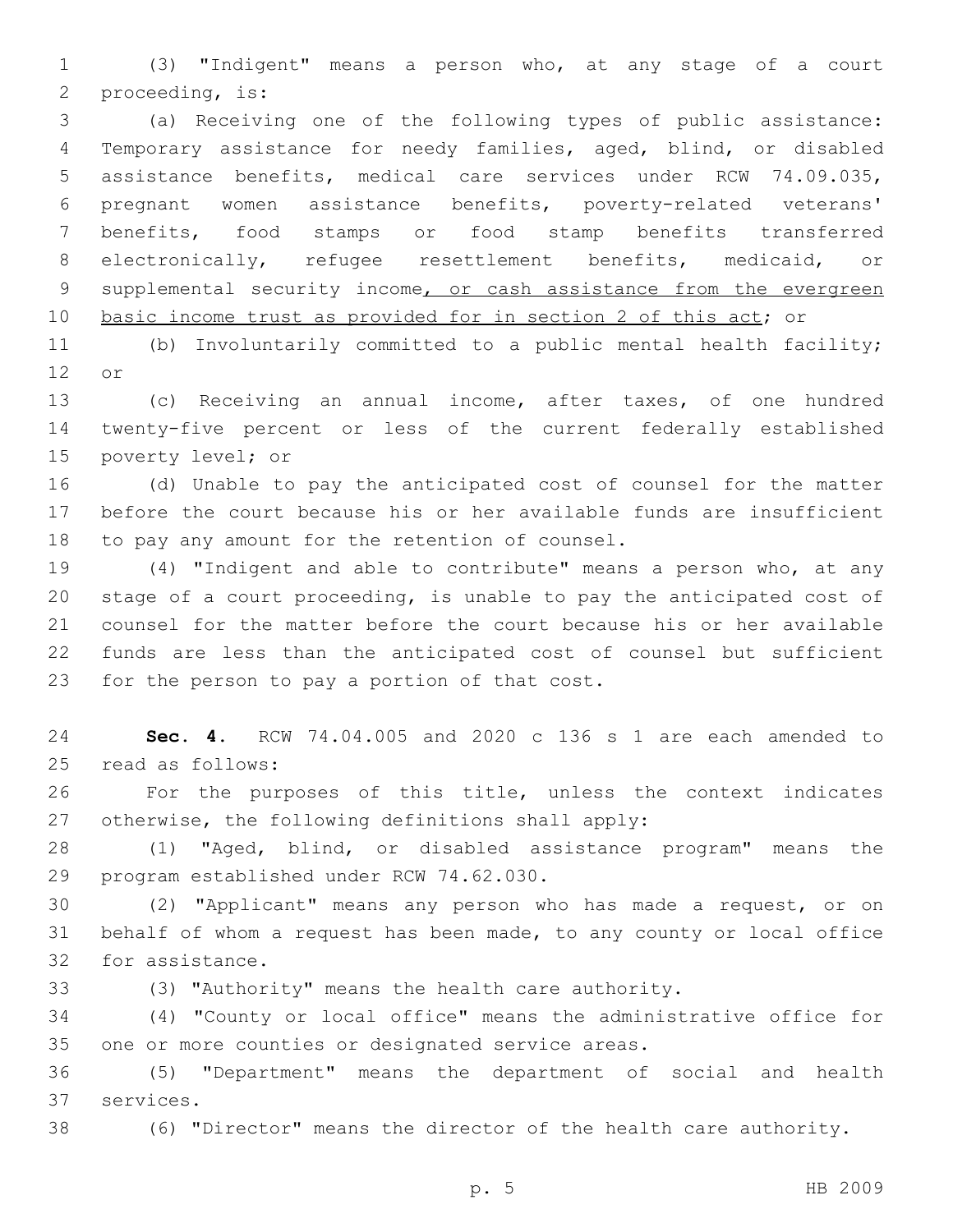(7) "Essential needs and housing support program" means the program established in RCW 43.185C.220.2

 (8) "Federal aid assistance" means the specific categories of assistance for which provision is made in any federal law existing or hereafter passed by which payments are made from the federal government to the state in aid or in respect to payment by the state for public assistance rendered to any category of needy persons for which provision for federal funds or aid may from time to time be made, or a federally administered needs-based program.

10 (9) "Income" means:

 (a) All appreciable gains in real or personal property (cash or kind) or other assets, which are received by or become available for use and enjoyment by an applicant or recipient during the month of application or after applying for or receiving public assistance. The department may by rule and regulation exempt income received by an applicant for or recipient of public assistance which can be used by him or her to decrease his or her need for public assistance or to aid in rehabilitating him or her or his or her dependents, but such exemption shall not, unless otherwise provided in this title, exceed the exemptions of resources granted under this chapter to an applicant for public assistance. In addition, for cash assistance the department may disregard income pursuant to RCW 74.08A.230 and 23 74.12.350. Furthermore, any cash assistance a person receives from the evergreen basic income trust as provided for in section 2 of this 25 act or any quaranteed basic income program operated by a government 26 or private entity may not be considered in determining a person's initial or ongoing eligibility for public assistance.

 (b) If, under applicable federal requirements, the state has the option of considering property in the form of lump sum compensatory awards or related settlements received by an applicant or recipient as income or as a resource, the department shall consider such 32 property to be a resource.

 (10) "Need" means the difference between the applicant's or recipient's standards of assistance for himself or herself and the dependent members of his or her family, as measured by the standards of the department, and value of all nonexempt resources and nonexempt income received by or available to the applicant or recipient and the 38 dependent members of his or her family.

 (11) "Public assistance" or "assistance" means public aid to persons in need thereof for any cause, including services, medical

p. 6 HB 2009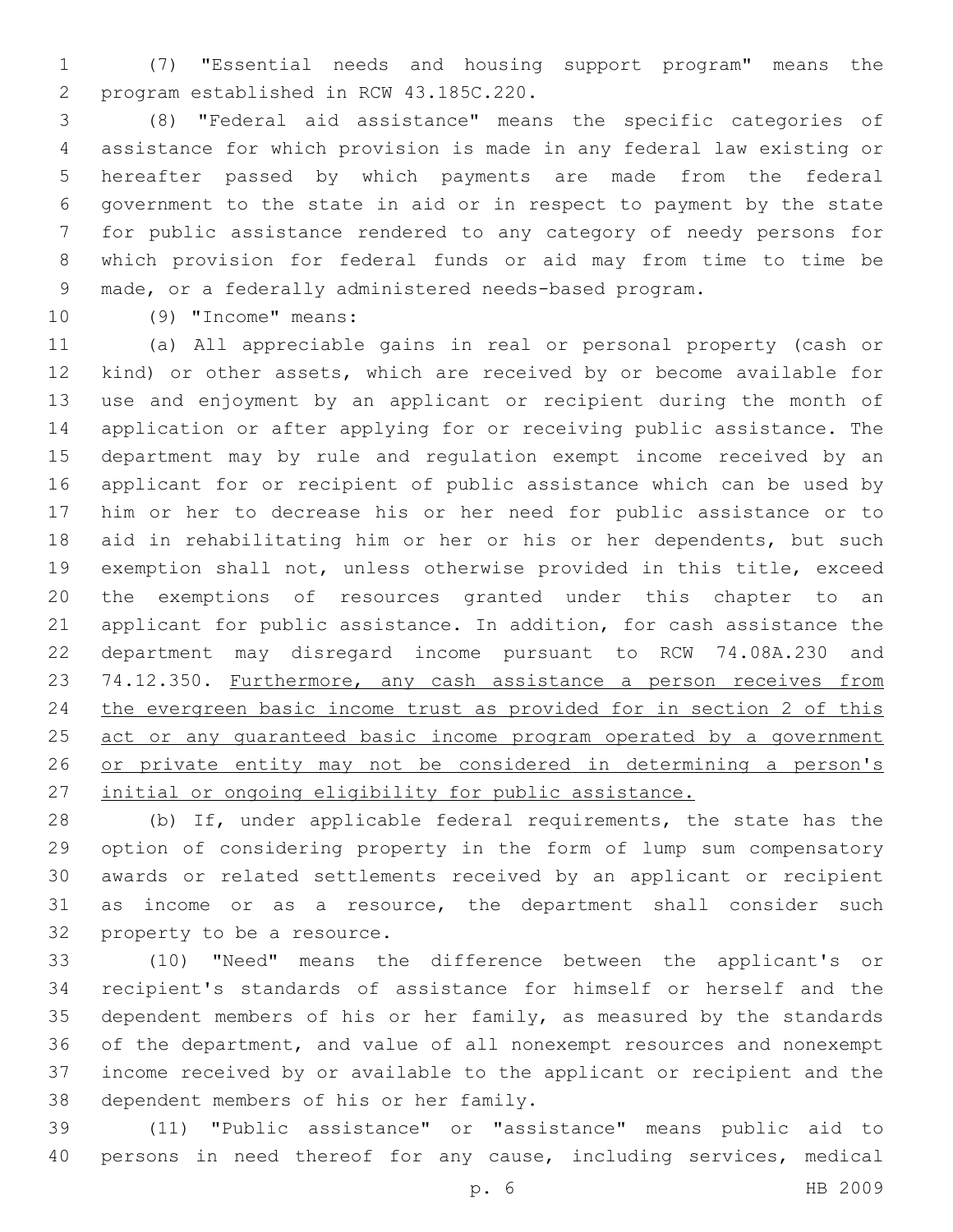care, assistance grants, disbursing orders, work relief, benefits under RCW 74.62.030 and 43.185C.220, and federal aid assistance.

 (12) "Recipient" means any person receiving assistance and in addition those dependents whose needs are included in the recipient's 5 assistance.

 (13) "Resource" means any asset, tangible or intangible, owned by or available to the applicant at the time of application, which can be applied toward meeting the applicant's need, either directly or by conversion into money or its equivalent. The department may by rule designate resources that an applicant may retain and not be ineligible for public assistance because of such resources. Exempt 12 resources shall include, but are not limited to:

 (a) A home that an applicant, recipient, or their dependents is 14 living in, including the surrounding property;

(b) Household furnishings and personal effects;

 (c) One motor vehicle, other than a motor home, used and useful having an equity value not to exceed ten thousand dollars;

 (d) A motor vehicle necessary to transport a household member with a physical disability. This exclusion is limited to one vehicle 20 per person with a physical disability;

 (e) All other resources, including any excess of values exempted, not to exceed six thousand dollars or other limit as set by the department, to be consistent with limitations on resources and 24 exemptions necessary for federal aid assistance;

 (f) Applicants for or recipients of benefits under RCW 74.62.030 and 43.185C.220 shall have their eligibility based on resource limitations consistent with the temporary assistance for needy 28 families program rules adopted by the department; and

 (g) If an applicant for or recipient of public assistance possesses property and belongings in excess of the ceiling value, such value shall be used in determining the need of the applicant or recipient, except that: (i) The department may exempt resources or income when the income and resources are determined necessary to the applicant's or recipient's restoration to independence, to decrease the need for public assistance, or to aid in rehabilitating the applicant or recipient or a dependent of the applicant or recipient; and (ii) the department may provide grant assistance for a period not to exceed nine months from the date the agreement is signed pursuant to this section to persons who are otherwise ineligible because of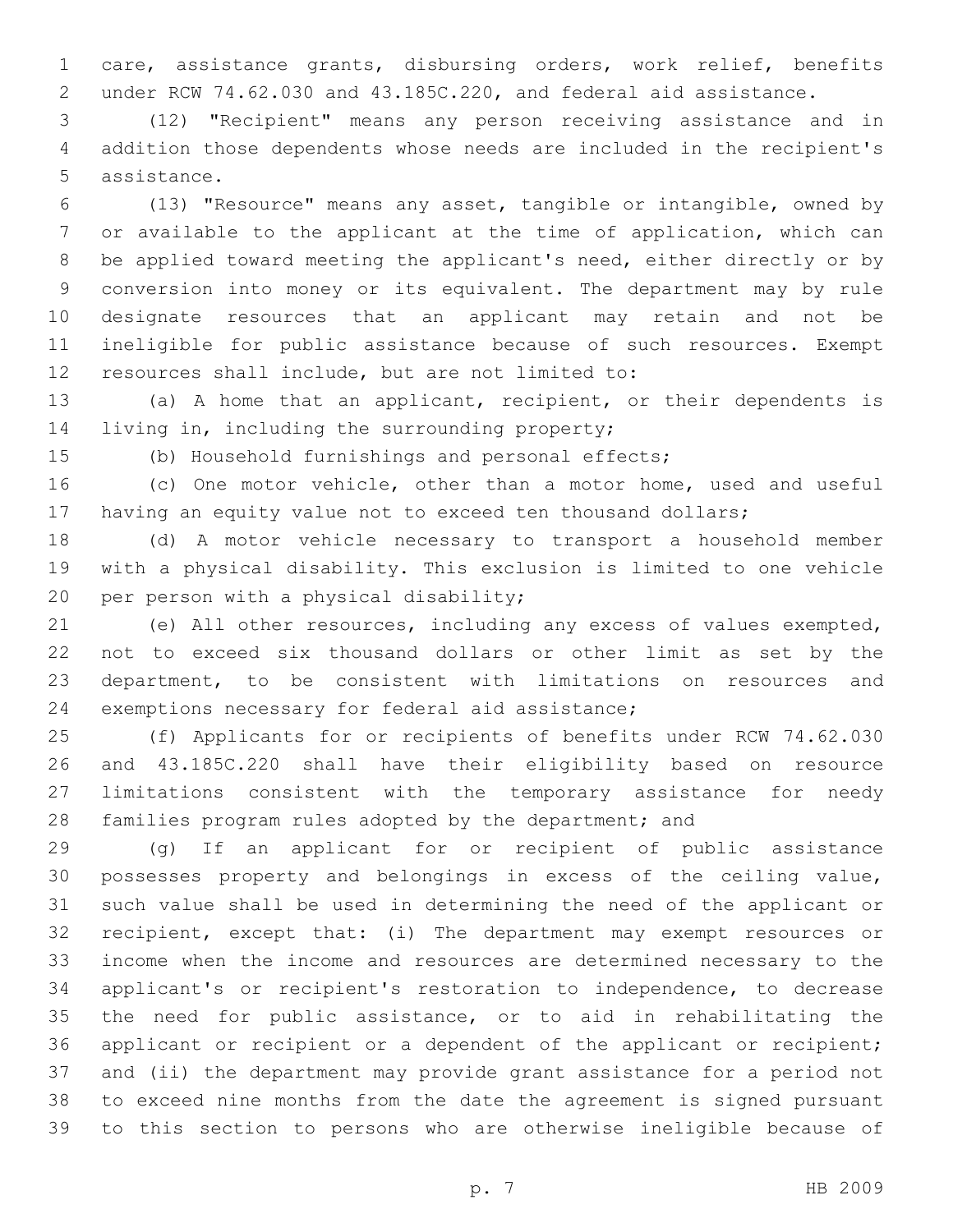excess real property owned by such persons when they are making a 2 good faith effort to dispose of that property if:

 (A) The applicant or recipient signs an agreement to repay the lesser of the amount of aid received or the net proceeds of such 5 sale;

 (B) If the owner of the excess property ceases to make good faith efforts to sell the property, the entire amount of assistance may become an overpayment and a debt due the state and may be recovered 9 pursuant to RCW 43.20B.630;

 (C) Applicants and recipients are advised of their right to a fair hearing and afforded the opportunity to challenge a decision that good faith efforts to sell have ceased, prior to assessment of 13 an overpayment under this section; and

 (D) At the time assistance is authorized, the department files a lien without a sum certain on the specific property.

 (14) "Secretary" means the secretary of social and health 17 services.

 (15) "Standards of assistance" means the level of income required by an applicant or recipient to maintain a level of living specified 20 by the department.

 (16)(a) "Victim of human trafficking" means a noncitizen and any 22 qualifying family members who have:

 (i) Filed or are preparing to file an application for T nonimmigrant status with the appropriate federal agency pursuant to 8 U.S.C. Sec. 1101(a)(15)(T), as it existed on January 1, 2020;

 (ii) Filed or are preparing to file an application with the appropriate federal agency for status pursuant to 8 U.S.C. Sec. 1101(a)(15)(U), as it existed on January 1, 2020; or

 (iii) Been harmed by either any violation of chapter 9A.40 or 9.68A RCW, or both, or by substantially similar crimes under federal 31 law or the laws of any other state, and who:

 (A) Are otherwise taking steps to meet the conditions for federal benefits eligibility under 22 U.S.C. Sec. 7105, as it existed on 34 January 1, 2020; or

 (B) Have filed or are preparing to file an application with the appropriate federal agency for status under 8 U.S.C. Sec. 1158.

37 (b)(i) "Qualifying family member" means:

38 (A) A victim's spouse and children; and

 (B) When the victim is under twenty-one years of age, a victim's parents and unmarried siblings under the age of eighteen.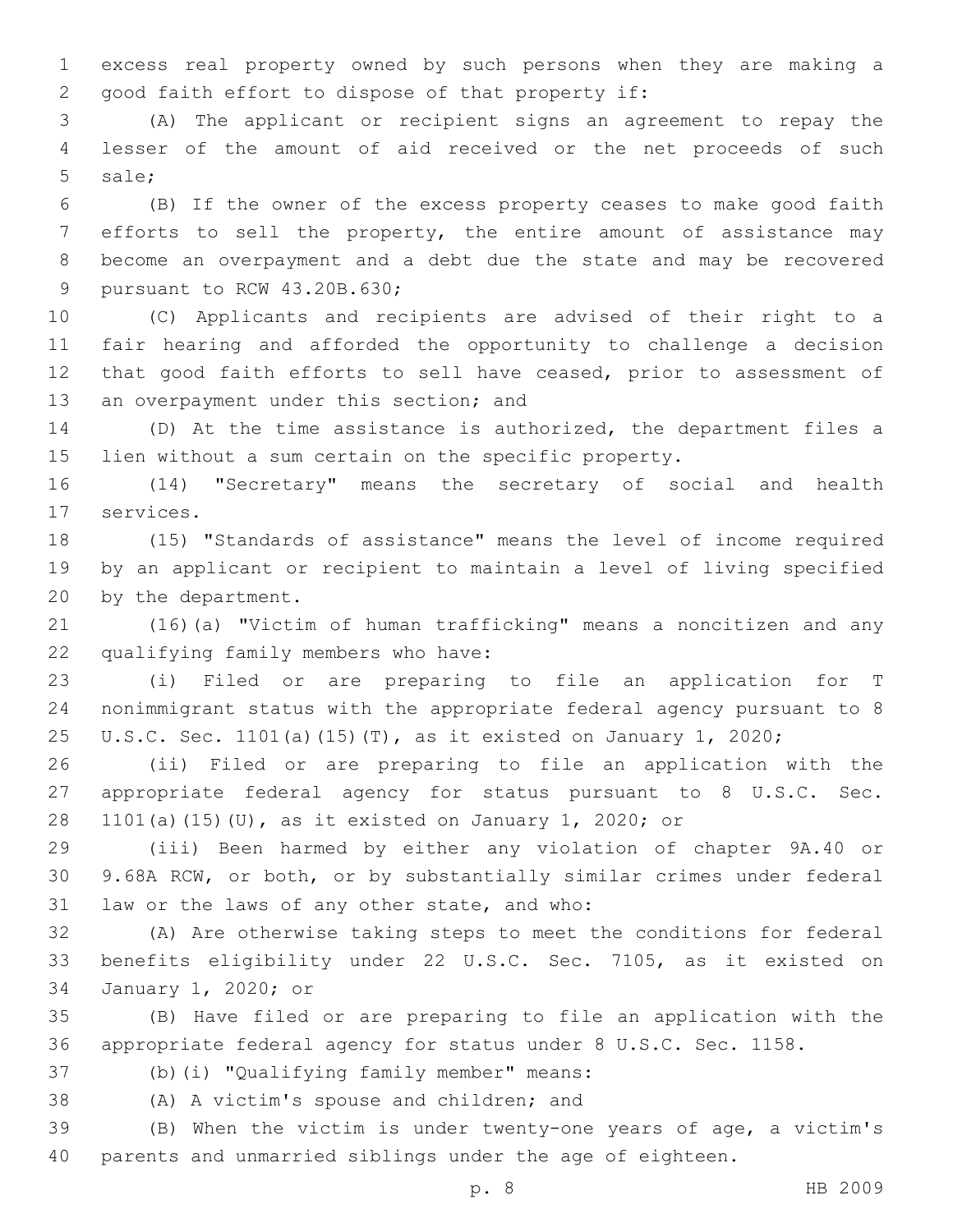(ii) "Qualifying family member" does not include a family member who has been charged with or convicted of attempt, conspiracy, solicitation, or commission of any crime referenced in this subsection or described under 8 U.S.C. Sec. 1101(a)(15)(T) or (U) as either existed on January 1, 2020, when the crime is against a spouse who is a victim of human trafficking or against the child of a victim 7 of human trafficking.

 (17) For purposes of determining eligibility for public assistance and participation levels in the cost of medical care, the department shall exempt restitution payments made to people of Japanese and Aleut ancestry pursuant to the Civil Liberties Act of 1988 and the Aleutian and Pribilof Island Restitution Act passed by congress, P.L. 100-383, including all income and resources derived 14 therefrom.

 (18) In the construction of words and phrases used in this title, the singular number shall include the plural, the masculine gender shall include both the feminine and neuter genders, and the present tense shall include the past and future tenses, unless the context 19 thereof shall clearly indicate to the contrary.

 **Sec. 5.** RCW 43.185C.220 and 2015 c 128 s 5 are each amended to 21 read as follows:

 (1) The department shall distribute funds for the essential needs and housing support program established under this section in a manner consistent with the requirements of this section and the biennial operating budget. The first distribution of funds must be completed by September 1, 2011. Essential needs or housing support is only for persons found eligible for such services under RCW 74.04.805 28 and is not considered an entitlement.

 (2) The department shall distribute funds appropriated for the essential needs and housing support program in the form of grants to designated essential needs support and housing support entities within each county. The department shall not distribute any funds until it approves the expenditure plan submitted by the designated essential needs support and housing support entities. The amount of funds to be distributed pursuant to this section shall be designated in the biennial operating budget. For the sole purpose of meeting the initial distribution of funds date, the department may distribute partial funds upon the department's approval of a preliminary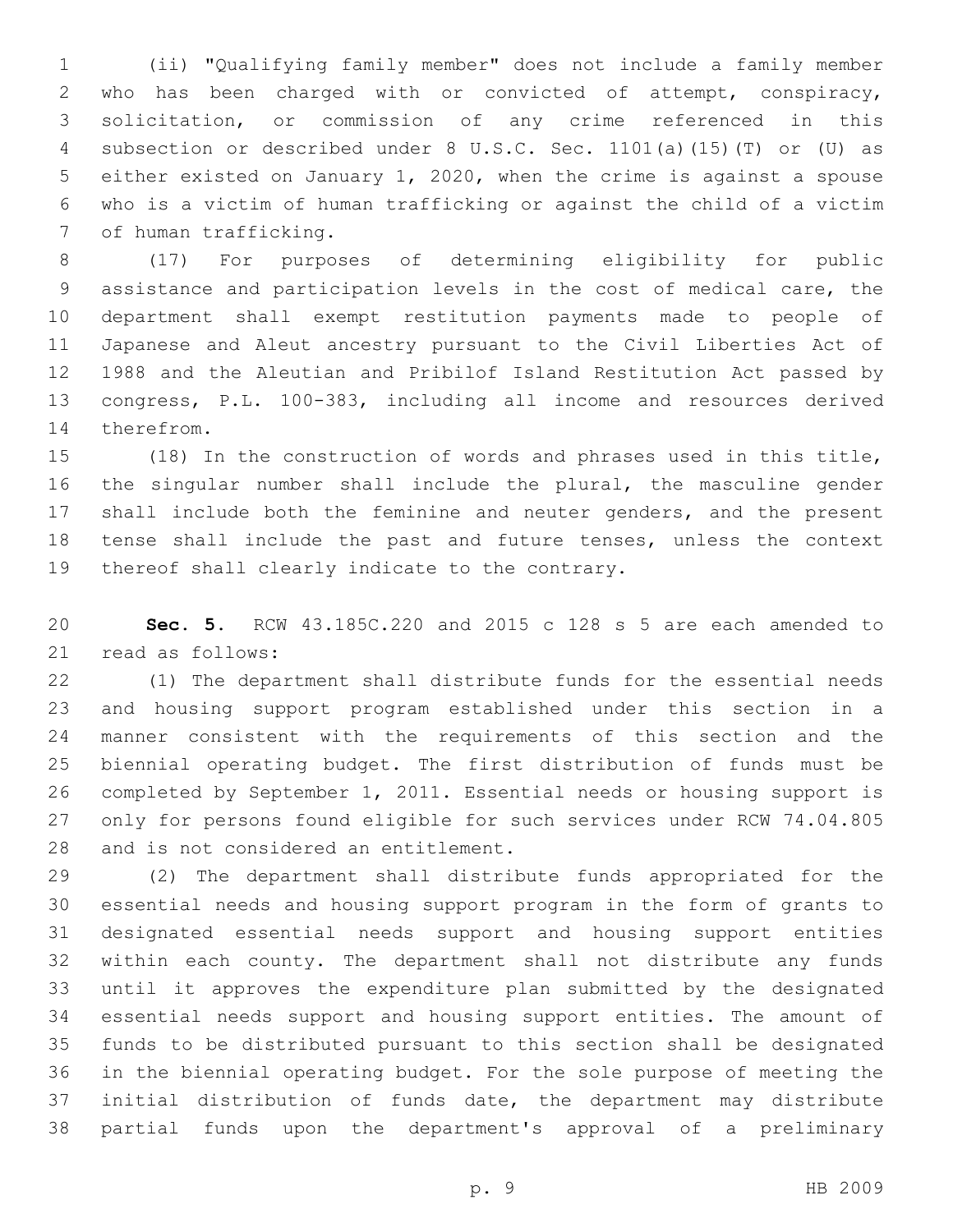expenditure plan. The department shall not distribute the remaining funds until it has approved a final expenditure plan.

 (3)(a) During the 2011-2013 biennium, in awarding housing support that is not funded through the contingency fund in this subsection, the designated housing support entity shall provide housing support to clients who are homeless persons as defined in RCW 43.185C.010. As provided in the biennial operating budget for the 2011-2013 biennium, a contingency fund shall be used solely for those clients who are at substantial risk of losing stable housing or at substantial risk of losing one of the other services defined in RCW 74.62.010(6). For purposes of this chapter, "substantial risk" means the client has provided documentation that he or she will lose his or her housing within the next thirty days or that the services will be discontinued 14 within the next thirty days.

 (b) After July 1, 2013, the designated housing support entity shall give first priority to clients who are homeless persons as defined in RCW 43.185C.010 and second priority to clients who would be at substantial risk of losing stable housing without housing 19 support.

 (4) For each county, the department shall designate an essential needs support entity and a housing support entity that will begin providing these supports to medical care services program recipients on November 1, 2011. Essential needs and housing support entities are not required to provide assistance to every person referred to the local entity or who meets the priority standards in subsection (3) of 26 this section.

 (a) Each designated entity must be a local government or community-based organization, and may administer the funding for essential needs support, housing support, or both. Designated entities have the authority to subcontract with qualified entities. Upon request, and the approval of the department, two or more counties may combine resources to more effectively deliver services.

 (b) The department's designation process must include a review of proficiency in managing housing or human services programs when 35 designating housing support entities.

 (c) Within a county, if the department directly awards separate grants to the designated housing support entity and the designated essential needs support entity, the department shall determine the amount allocated for essential needs support as directed in the 40 biennial operating budget.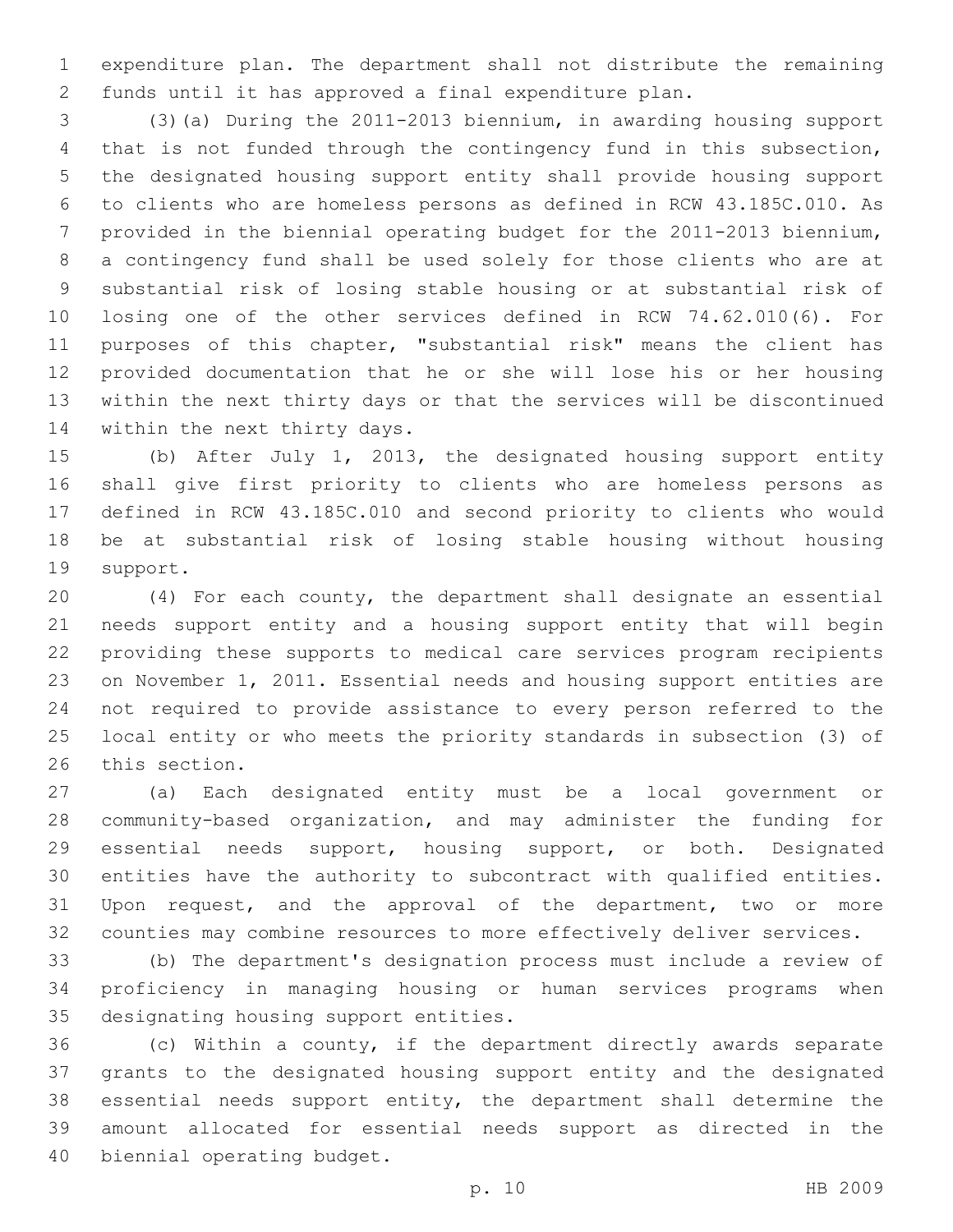(5)(a) Essential needs and housing support entities must use funds distributed under this section as flexibly as is practicable to provide essential needs items and housing support to recipients of the essential needs and housing support program, subject to the 5 requirements of this section.

 (b) Benefits provided under the essential needs and housing support program shall not be provided to recipients in the form of 8 cash assistance.

 (c) The department may move funds between entities or between counties to reflect actual caseload changes. In doing so, the department must: (i) Develop a process for reviewing the caseload of designated essential needs and housing support entities, and for redistributing grant funds from those entities experiencing reduced actual caseloads to those with increased actual caseloads; and (ii) inform all designated entities of the redistribution process. Savings resulting from program caseload attrition from the essential needs and housing support program shall not result in increased per-client 18 expenditures.

 (d) Essential needs and housing support entities must partner with other public and private organizations to maximize the beneficial impact of funds distributed under this section, and should attempt to leverage other sources of public and private funds to serve essential needs and housing support recipients. Funds appropriated in the operating budget for essential needs and housing support must be used only to serve persons eligible to receive 26 services under that program.

 (6) The department shall use no more than five percent of the funds for administration of the essential needs and housing support program. Each essential needs and housing support entity shall use no more than seven percent of the funds for administrative expenses.

31 (7) The department shall:

 (a) Require housing support entities to enter data into the 33 homeless client management information system;

 (b) Require essential needs support entities to report on 35 services provided under this section;

 (c) In collaboration with the department of social and health services, submit a report annually to the relevant policy and fiscal committees of the legislature. A preliminary report shall be submitted by December 31, 2011, and must include (c)(i), (iii), and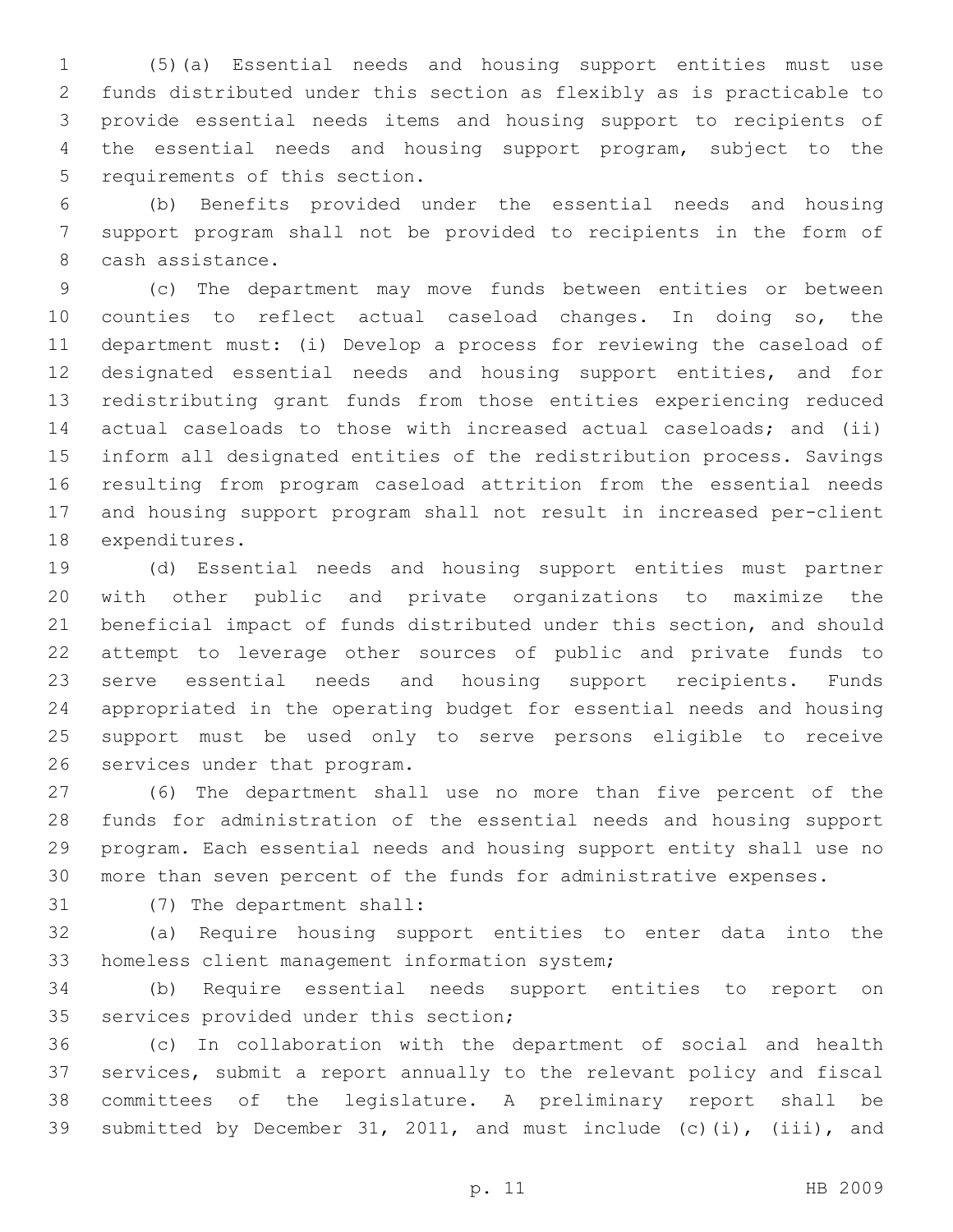(v) of this subsection. Annual reports must be submitted beginning 2 December 1, 2012, and must include:

 (i) A description of the actions the department has taken to achieve the objectives of chapter 36, Laws of 2011 1st sp. sess.;

 (ii) The amount of funds used by the department to administer the 6 program;

 (iii) Information on the housing status of essential needs and housing support recipients served by housing support entities, and individuals who have requested housing support but did not receive 10 housing support;

 (iv) Grantee expenditure data related to administration and 12 services provided under this section; and

 (v) Efforts made to partner with other entities and leverage 14 sources or public and private funds;

 (d) Review the data submitted by the designated entities, and make recommendations for program improvements and administrative efficiencies. The department has the authority to designate alternative entities as necessary due to performance or other significant issues. Such change must only be made after consultation with the department of social and health services and the impacted 21 entity.

 (8) The department, counties, and essential needs and housing support entities are not civilly or criminally liable and may not have any penalty or cause of action of any nature arise against them related to decisions regarding: (a) The provision or lack of provision of housing or essential needs support; or (b) the type of housing arrangement supported with funds allocated under this section, when the decision was made in good faith and in the performance of the powers and duties under this section. However, this section does not prohibit legal actions against the department, county, or essential needs or housing support entity to enforce 32 contractual duties or obligations.

 (9) Eligible recipients of cash assistance from the evergreen basic income trust, as provided for in section 2 of this act, are eligible for assistance through the essential needs and housing support program.

 (a) Any cash assistance a person receives from the evergreen basic income trust under section 2 of this act or any guaranteed basic income program operated by a government or private entity may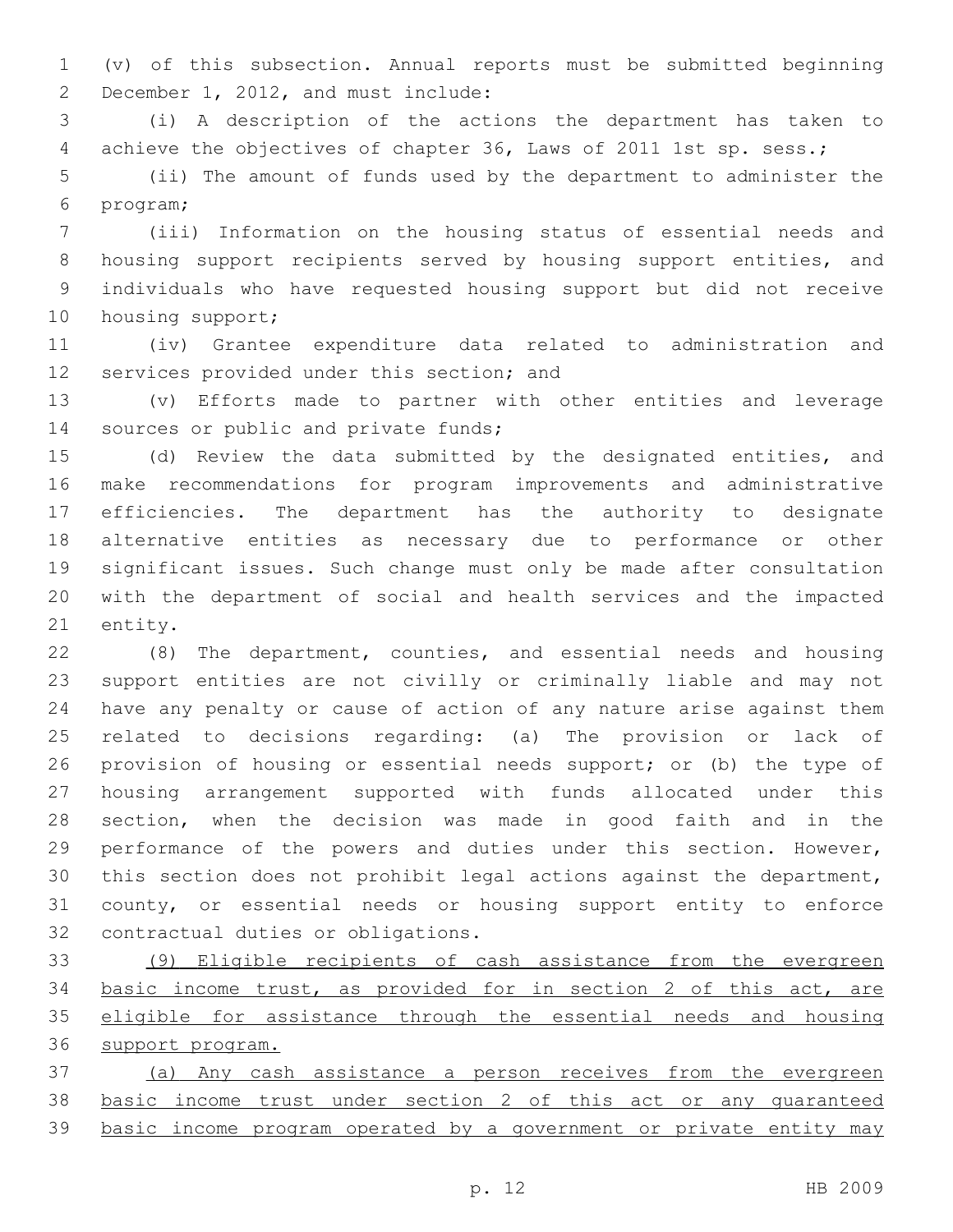not be considered in determining a person's initial or ongoing

eligibility for the essential needs and housing support program.

 (b) The department shall coordinate with the department of social and health services to ensure that eligible recipients of the evergreen basic income trust have access to benefits through the essential needs and housing support program.

 **Sec. 6.** RCW 43.216.1368 and 2021 c 199 s 201 are each amended to 8 read as follows:

 (1) It is the intent of the legislature to increase working families' access to affordable, high quality child care and to support the expansion of the workforce to support businesses and the 12 statewide economy.

 (2) Beginning October 1, 2021, a family is eligible for working connections child care when the household's annual income is at or below 60 percent of the state median income adjusted for family size 16 and:

 (a) The child receiving care is: (i) Less than 13 years of age; or (ii) less than 19 years of age and has a verified special need according to department rule or is under court supervision; and

 (b) The household meets all other program eligibility 21 requirements.

 (3) Beginning July 1, 2025, a family is eligible for working connections child care when the household's annual income is above 60 percent and at or below 75 percent of the state median income 25 adjusted for family size and:

 (a) The child receiving care is: (i) Less than 13 years of age; or (ii) less than 19 years of age and has a verified special need according to department rule or is under court supervision; and

 (b) The household meets all other program eligibility 30 requirements.

 (4) Beginning July 1, 2027, and subject to the availability of amounts appropriated for this specific purpose, a family is eligible for working connections child care when the household's annual income is above 75 percent of the state median income and is at or below 85 percent of the state median income adjusted for family size and:

 (a) The child receiving care is: (i) Less than 13 years of age; or (ii) less than 19 years of age and has a verified special need according to department rule or is under court supervision; and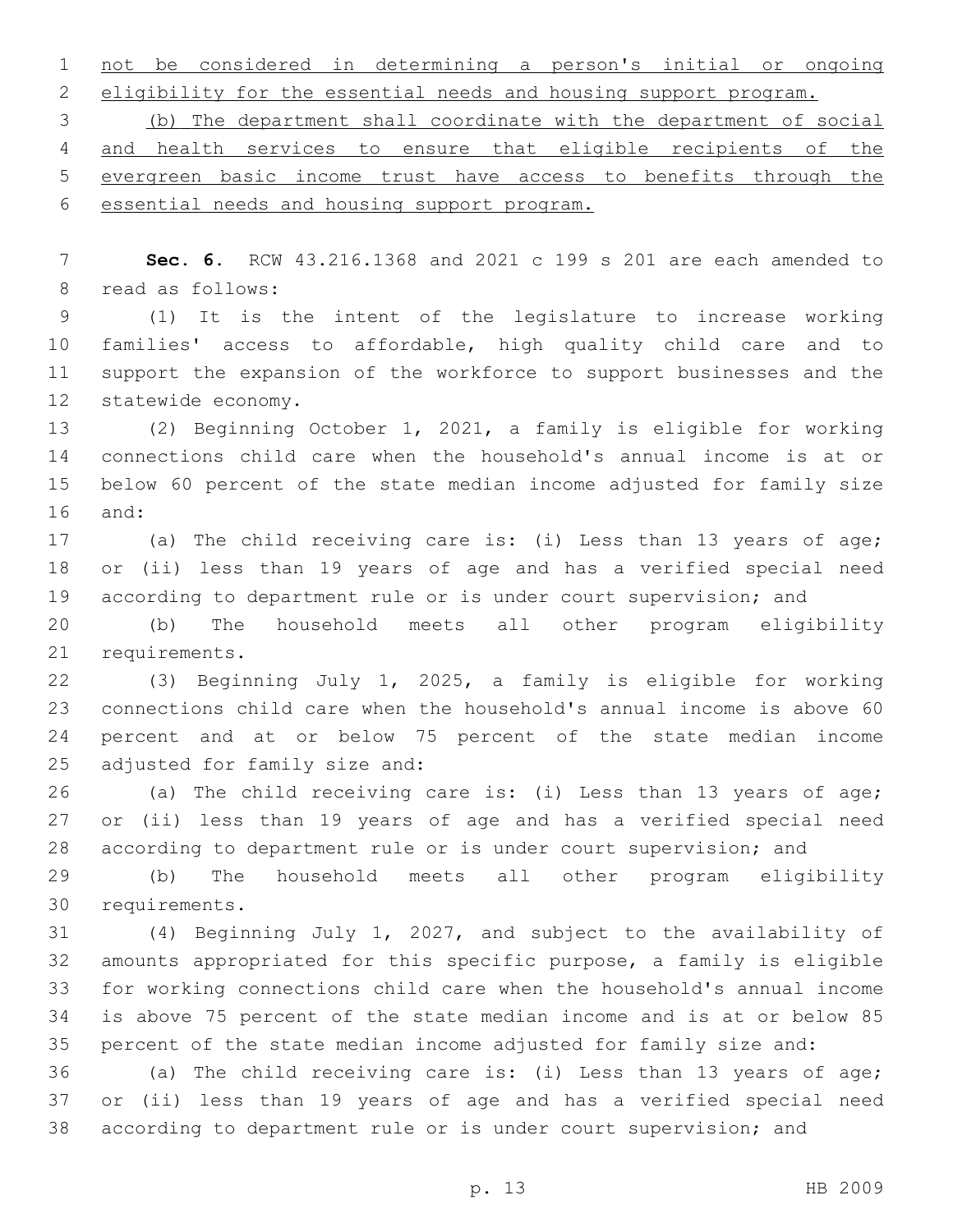|                 |  |  |  | (b) The household meets all other program eligibility |
|-----------------|--|--|--|-------------------------------------------------------|
| 2 requirements. |  |  |  |                                                       |

3 (5)(a) Beginning July 1, 2021, through June 30, 2023, the 4 department must calculate a monthly copayment according to the 5 following schedule:

| 6  | If the household's income is:                            | Then the household's maximum monthly copayment is:        |
|----|----------------------------------------------------------|-----------------------------------------------------------|
| 7  | At or below 20 percent of the state median income        | Waived to the extent allowable under federal law;         |
| 8  |                                                          | otherwise, a maximum of \$15                              |
| 9  | Above 20 percent and at or below 36 percent of the state | \$65                                                      |
| 10 | median income                                            |                                                           |
| 11 | Above 36 percent and at or below 50 percent of the state | \$115 until December 31, 2021, and \$90 beginning January |
| 12 | median income                                            | 1,2022                                                    |
| 13 | Above 50 percent and at or below 60 percent of the state | \$115                                                     |
| 14 | median income                                            |                                                           |
| 15 | Beginning<br>2023,<br>July 1,<br>(b)                     | department must calculate<br>the<br>- a                   |

16 monthly copayment according to the following schedule:

| 17       | If the household's income is:                                             | Then the household's maximum monthly copayment is:                                |
|----------|---------------------------------------------------------------------------|-----------------------------------------------------------------------------------|
| 18<br>19 | At or below 20 percent of the state median income                         | Waived to the extent allowable under federal law;<br>otherwise, a maximum of \$15 |
| 20<br>21 | Above 20 percent and at or below 36 percent of the state<br>median income | \$65                                                                              |
| 22<br>23 | Above 36 percent and at or below 50 percent of the state<br>median income | \$90                                                                              |
| 24<br>25 | Above 50 percent and at or below 60 percent of the state<br>median income | \$165                                                                             |

26 (c) Beginning July 1, 2025, the department must calculate a 27 maximum monthly copayment of \$215 for households with incomes above 28 60 percent and at or below 75 percent of the state median income.

 (d) Subject to the availability of amounts appropriated for this specific purpose, the department shall adopt a copayment model for households with annual incomes above 75 percent of the state median income and at or below 85 percent of the state median income. The model must calculate a copayment for each household that is no greater than seven percent of the household's countable income within 35 this income range.